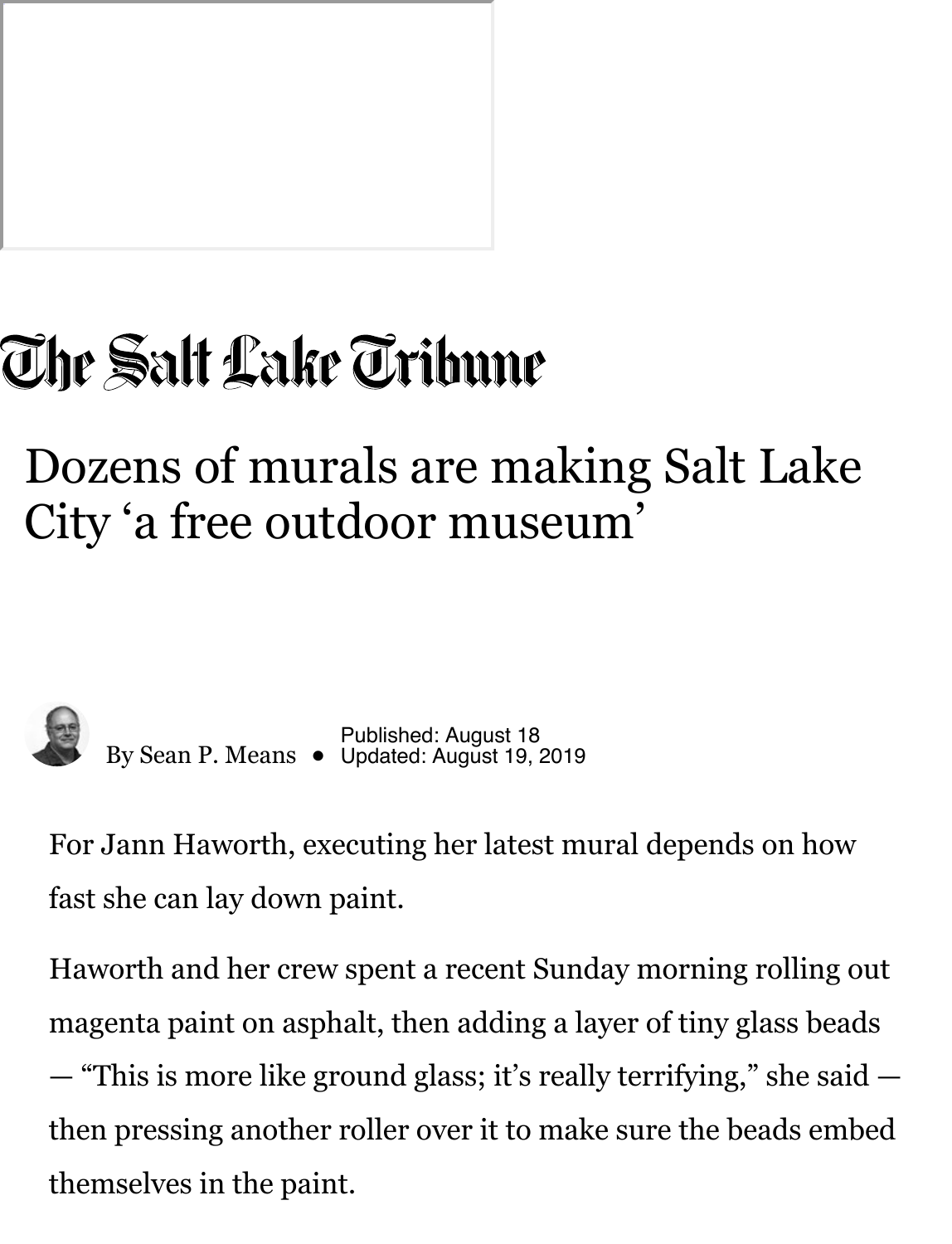All this had to be done within two minutes, she added, before the paint dried in the August sun. "It's a trailblazing experience," said Haworth, who plans to continue work on the mural this weekend.

The crosswalk mural will be unveiled on Saturday, Aug. 24, on the pavement between the Rose Wagner Performing Arts Center, at 138 S. 300 South, and the parking l[ot next to Squatter's Pub. Th](https://artsaltlake.org/production/rose-exposed-trending/)e unveiling will be part of the center's annual Rose Exposed event, which celebrates the dance, theater and music organizations that call the center home.

#### **ROSE EXPOSED: #TRENDING**

The seventh annual Rose Exposed is a spotlight for the arts organizations — the Gina Bachauer piano competition, Plan-B Theatre, PYGmalion Theatre Company, Repertory Dance Theatre, Ririe-Woodbury Dance Theatre, SB Dance — that use the Rose Wagner Center.

**Where •** Rose Wagner Performing Arts Center, 138 W. 300 South, Salt Lake City

**When •** Saturday, Aug. 24, 8 p.m.

**Admission •** \$15; visit arttix.artsaltlake.org or the box office

It's also a chance for Haworth, who helped create one of pop art's most enduring images — the album cover of The Beatles' "Sgt. Pepper's Lonely Hearts Club Band" — to add another work of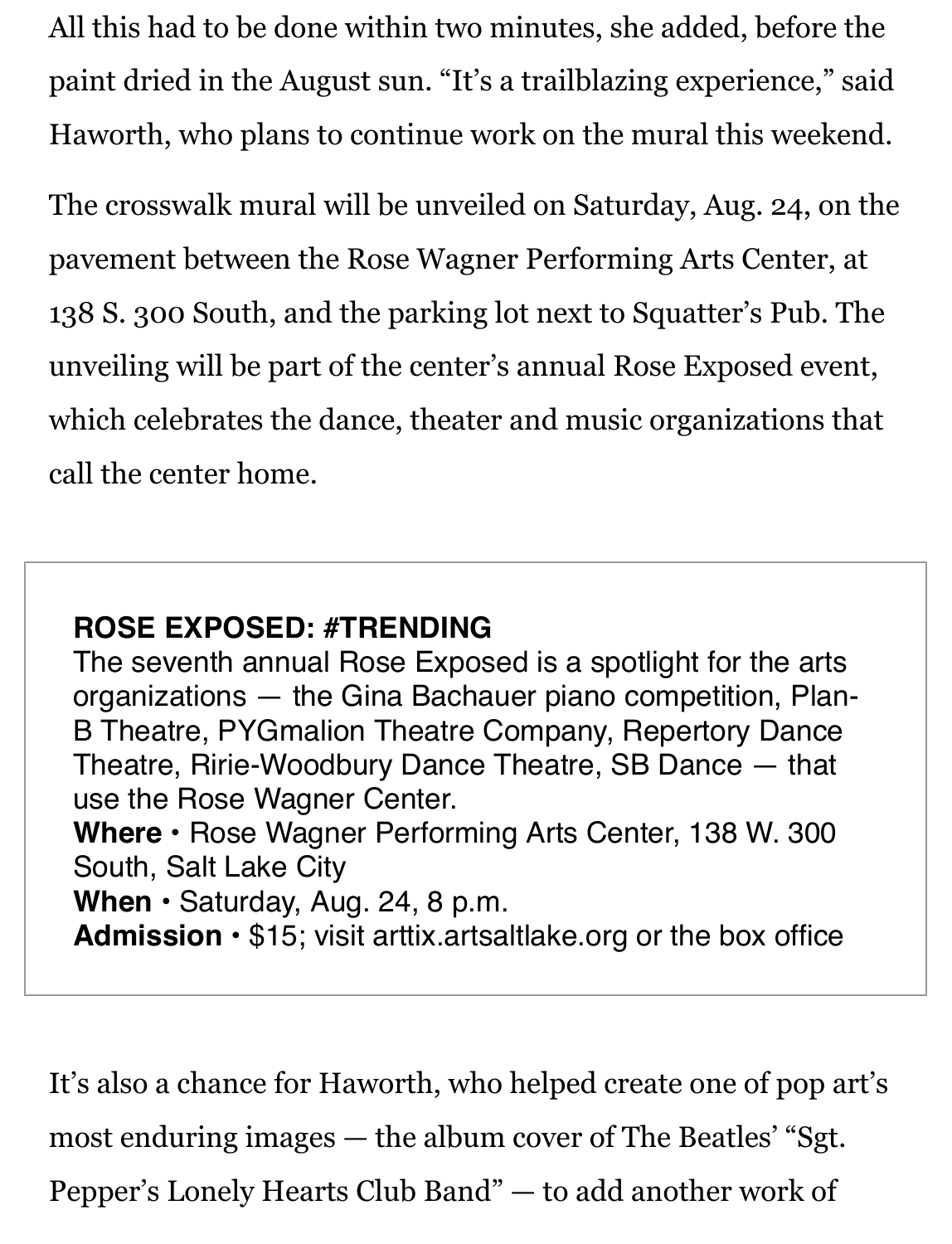street art to a city that has embraced murals as a vibrant part of its culture.

The dozens of murals on the walls in and around Salt Lake City, Haworth said, are "a free outdoor museum, with photo ops and interactive moments that suit our cultural media today."

"A mural is evidence that someone is really thinking about a street, a wall or a neighborhood in a different way," said Dee Brewer, executive director of the Downtown Alliance. "They animate an urban landscape that was previously boring or invisible or hostile."

#### **READERS: ADD TO OUR MURAL MAP**

The Salt Lake Tribune is expanding its interactive map of murals in and around the Salt Lake City area, and we want your help.

If there's a mural you love, look on the map to see if we have included it. If we haven't, send us a photo of it and the address — and, if you know it, the name of the artist and the mural's title.

A couple of rules: The mural should be clearly visible from the street, sidewalk or a publicly used parking area — nothing indoors, or on inaccessible private property. And, please,

nothing that's a logo or an overt advertisement for a business or product.

Email your submissions to features@sltrib.com, and put the words "Mural Map" in the subject line.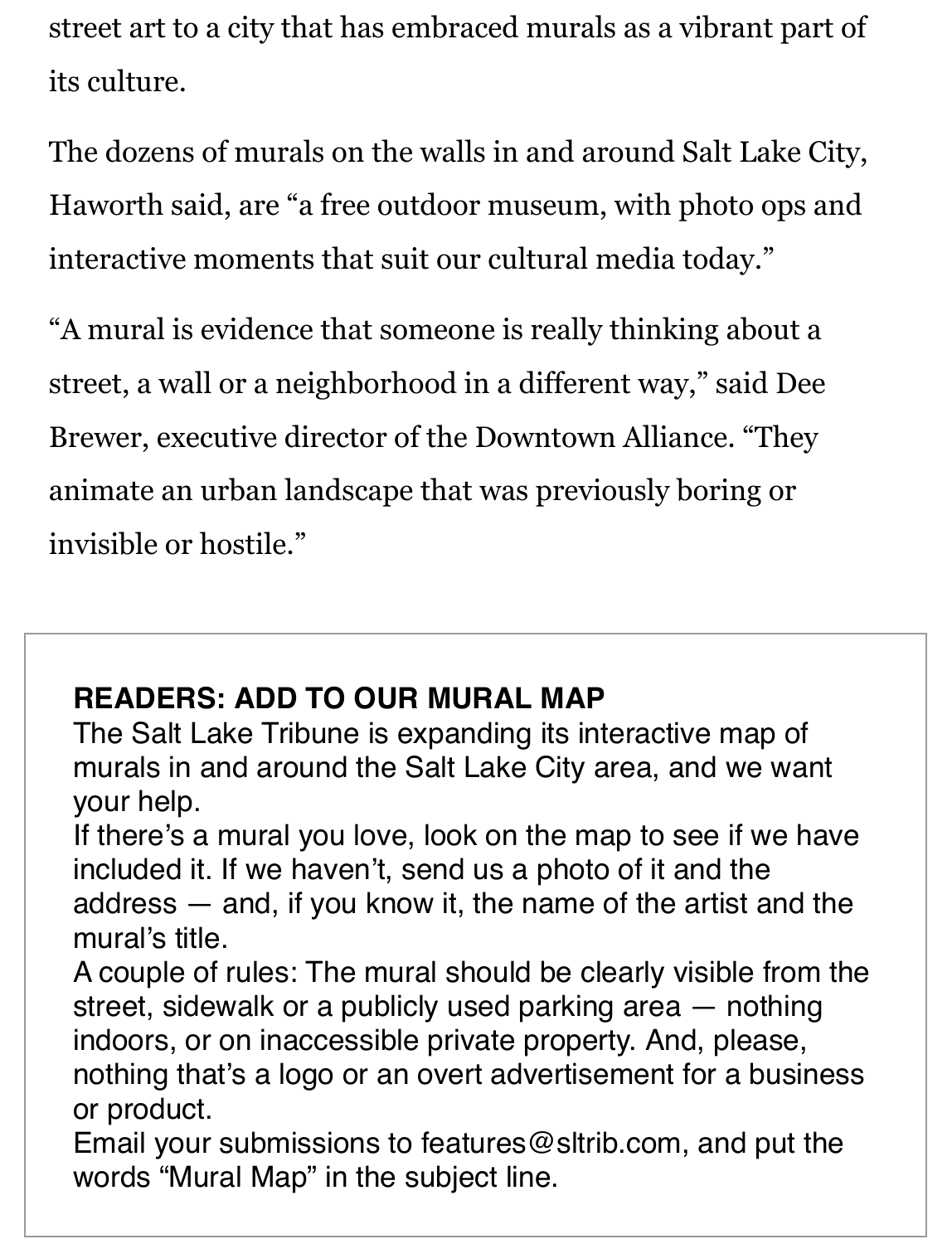Street art goes back to the graffiti artists of the 1980s, Haworth said, tagging subway cars in cities like New York and London. "It was the bad boys around town, doing it for free, and there is still that ethic attached to it," she said. "We're the feeble ones, the muralists, compared to the true graffiti artists."

Graffiti became criminalized, she said, and there are still remnants of the attitude that street artists are up to no good. (Notice how most art-supply stores keep the spray paint in locked cases.)

"Every art movement worth its salt really annoys people at the beginning," Haworth said. "Graffiti certainly can be said to have done that."

## **An art gateway**

[Haworth, in 2004, created one of the groundbreaking murals in](https://archive.sltrib.com/story.php?ref=/utah/ci_2417705) downtown Salt Lake City: "SLC Pepper," on the outside of a parking garage on 400 West, a block north of Pioneer Park. The mural established the California-born, British-trained Haworth's place in Utah's art community.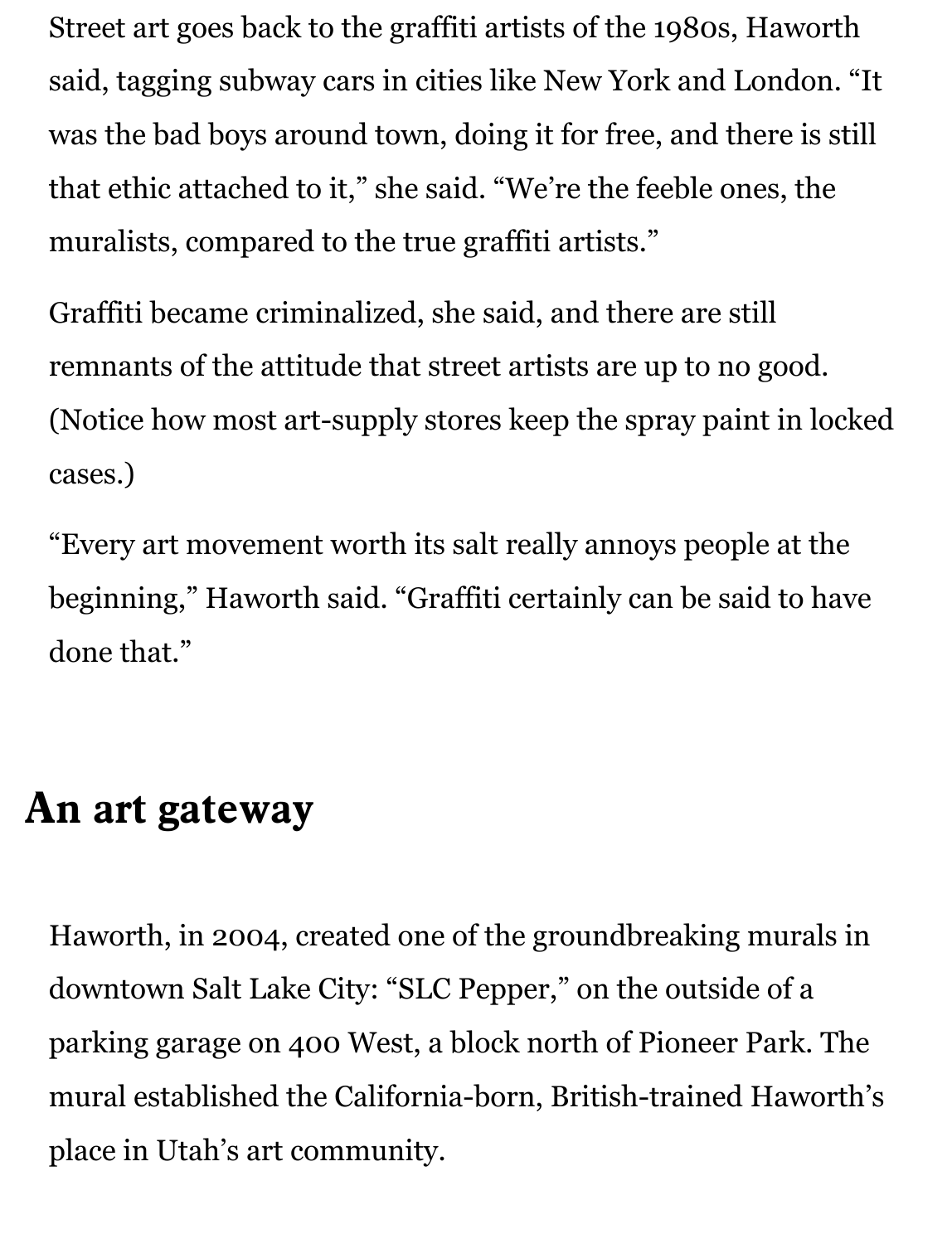Working with other local artists, Haworth created an homage to the landmark "Sgt. Pepper's" album cover, which she designed with her then-husband, the pop artist Peter Blake.

For the Salt Lake City version, the lineup included such famous faces as author Toni Morrison, singer Bjork, rock star Jimi Hendrix, former Soviet leader Mikhail Gorbachev, labor icon Cesar Chavez and cartoon mom Marge Simpson. (Not all the figures had staying power; disgraced U.S. Sen. Al Franken, then a [radio pundit and comedy writer, is on](http://www.ilovemurals.com/) the wall.)

Arizona-based muralist Gina Ribaudo said it was cool to see "SLC Pepper" while she painted her "Legends of Rock" mural a block north, at The Gateway shopping complex, in July. It depicts eight icons of rock 'n' roll, from David Bowie and John Lennon to Freddie Mercury and Prince.

"It was cool to do Janis Joplin, and The Beatles are always a good one to do," Ribaudo said, adding that she worked three weeks on the rock stars' expressionist, color-splashed faces.

The rockers, on the wall outside California Pizza Kitchen, look out toward another Ribaudo mural: A painting of comedian Don Rickles, on the wall of Wiseguys Comedy Club.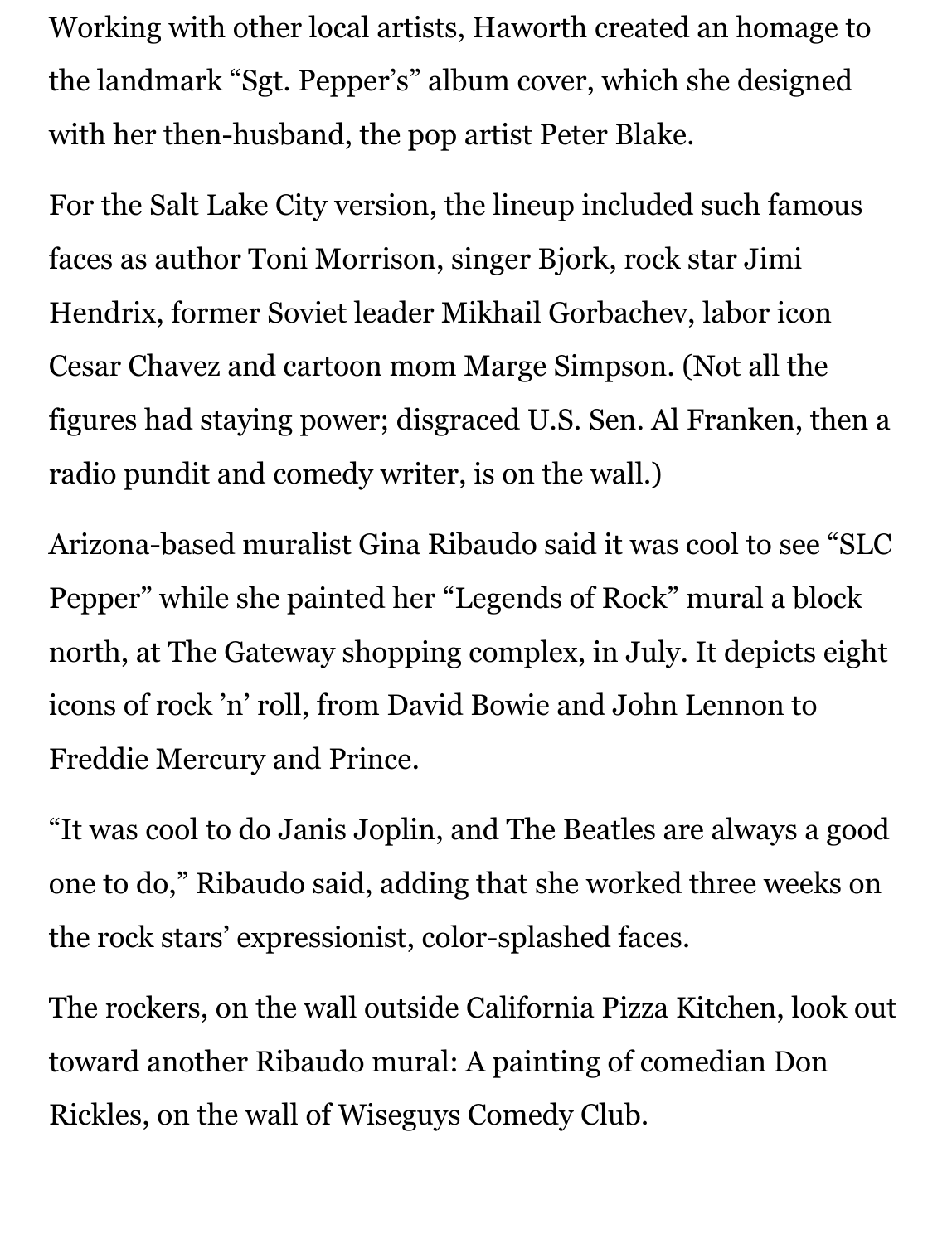The Gateway has become a focal point of mural art, with 11 works on walls and skybridge overhangs. The complex's owners have hired both local and international artists to create everything from geometric sego lilies to a line-art portrait of Salt Lake Cityborn movie legend Loretta Young. Some works, like the angel wings (designed in house) at the corner of 100 South and Rio Grande Avenue, are ready-made for selfies and social-media [exposure.](http://www.havochendricks.com/)

Provo-based artist Havoc Hendricks had created a mural in Jackson Hole, Wyo., that drew the attention of The Gateway's owners. So Hendricks was hired to create something in Salt Lake City in the same topographical style.

After looking at several locations around the shopping center, Hendricks chose a corner above the north escalators. "I felt it was a highly visible location," Hendricks said. "It's at that bottleneck area, where the street spills out into the [Olympic Legacy Fountain]."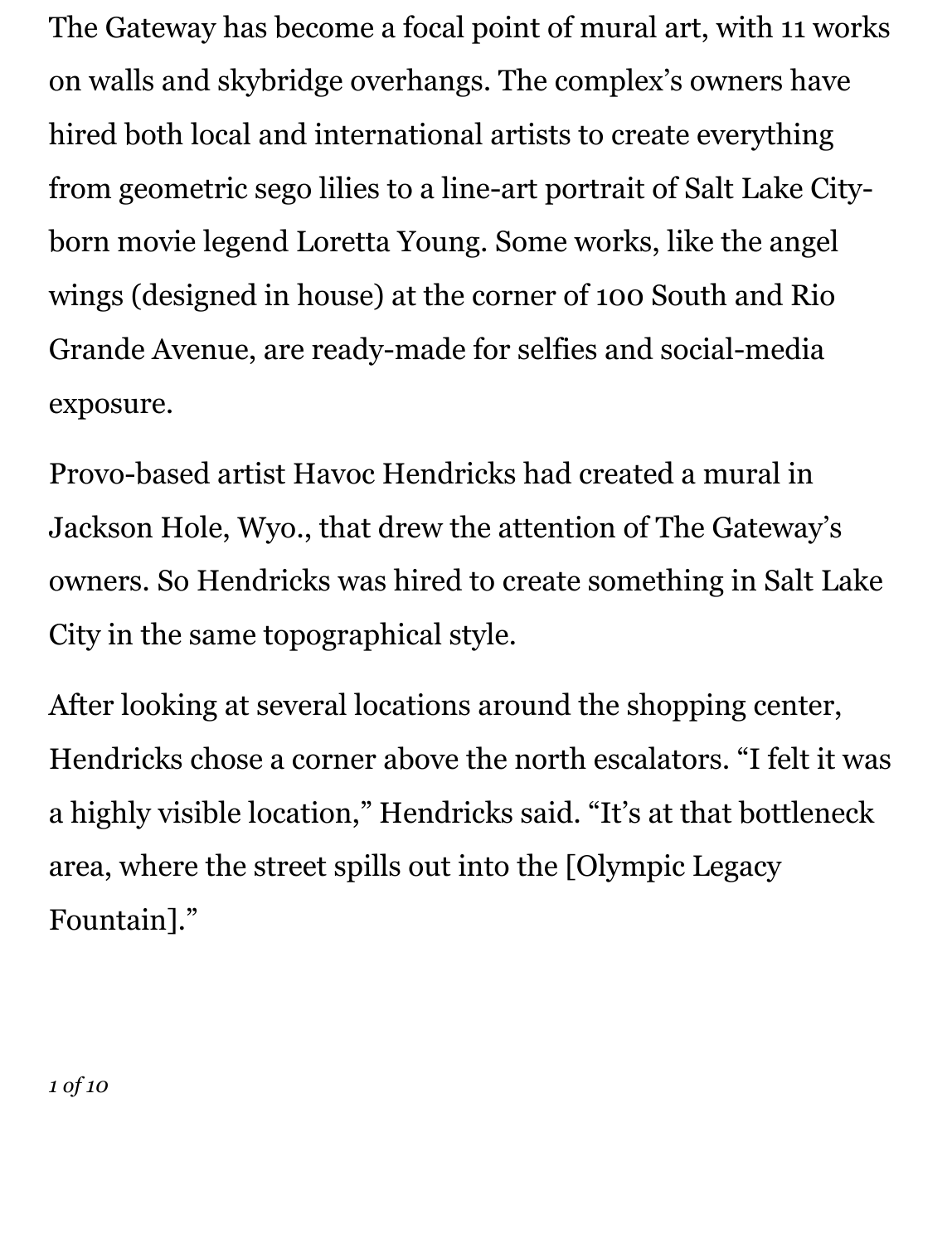Hendricks also liked how the pillars around the escalators worked with his topographical mountain ranges, to "add to that illusion that you're looking up at these huge mountains that are being supported by pillars, clear up into the sky."

#### **A grand stage**

Murals, Hendricks said, "are kind of a trend right now in our culture." Some works are better than others, he said, and it will take time for residents to learn the difference.

"One of the highest visual-quality murals in the world," Hendricks said, is a three-story portrait of the Virgin Mary, looking out peacefully o[ver 200 South in dow](https://archive.sltrib.com/story.php?ref=/faith/ci_14463976)ntown Salt Lake City.

"Ave Maria" was created in 2010 by international street artists Miles MacGregor and Marquis Lewis, who go by the names El Mac and Retna. (By coincidence, "Ave Maria" was created just weeks a[fter another street-art superstar, the e](https://archive.sltrib.com/story.php?ref=/ci_14232591)lusive British artist Banksy, left three works on walls in Park City, where he premiered his documentary "Exit Through the Gift Shop" at the Sundance Film Festival.)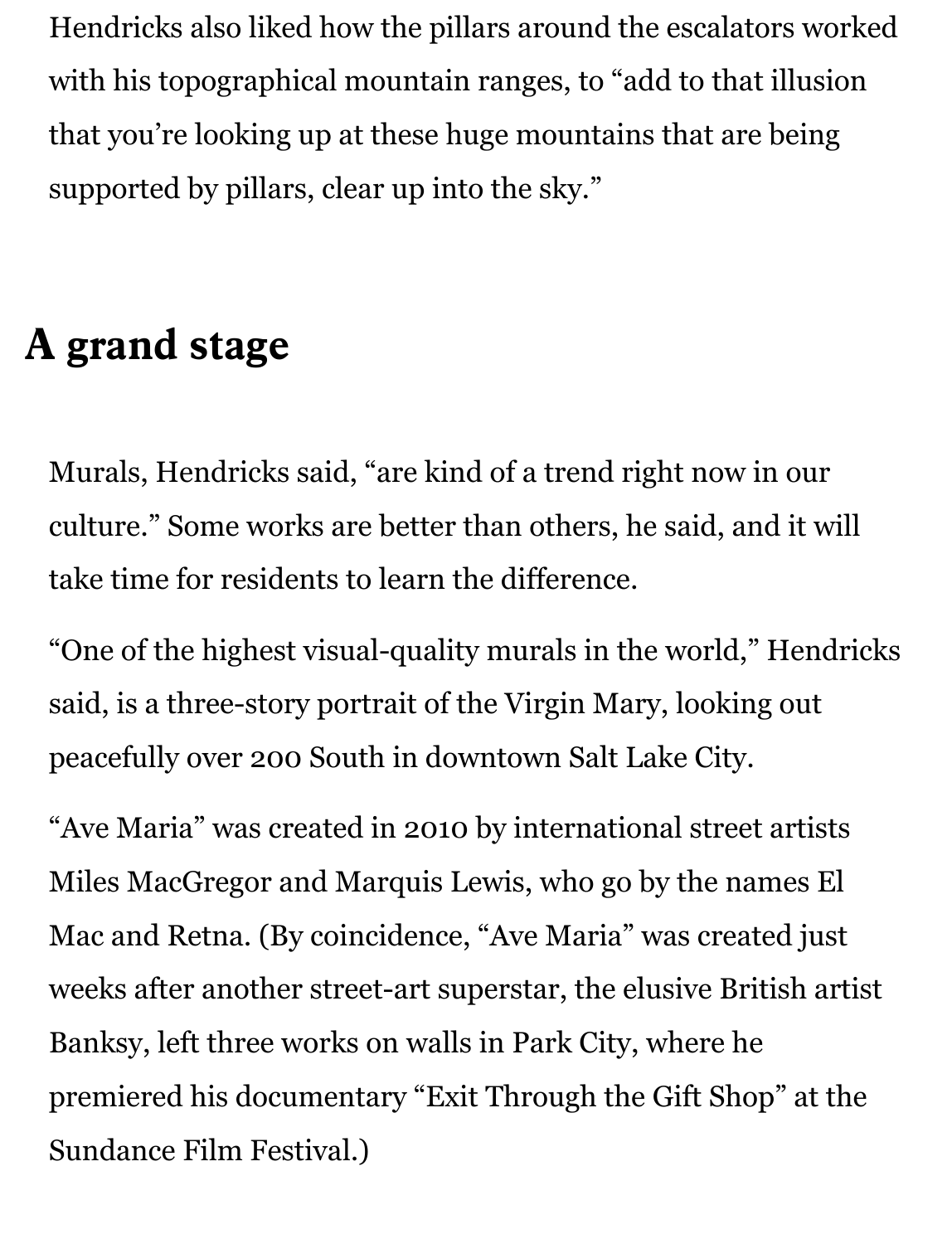"Ave Maria," Brewer of the Downtown Alliance said, "is absolutely iconic." Not only have other artists painted works in the alleyways adjoining that mural, but the neighborhood has become a nightlife destination, with the streetwear store Fice Gallery, Este Pizza, Bar X and the Beer Bar.

"That mural really was part of defining that stretch, that district, differently," Brewer said.

Another player in defining do[wntown Sa](https://www.nba.com/jazz/)lt Lake City's mural landscape, Brewer said, is the Utah Jazz. The National Basketball Association franchise commissioned two major murals last season: One, by South African artist Karabo Poppy, on the side of Valter's O[steria on 30](http://trentcall.com/)0 South near 200 West; the other, Salt Lake City artist Trent Call's history-laden "40 Seasons," on Main Street near the Zions Bank at 100 South.

"This is the community's team," said Bart Sharp, the Jazz's senior vice president for marketing. "We recognized there was a very passionate and very talented arts and cultural community out there." Partnering with artists, he said, was a way "to put Utah and Salt Lake City, hopefully, on a more grand stage."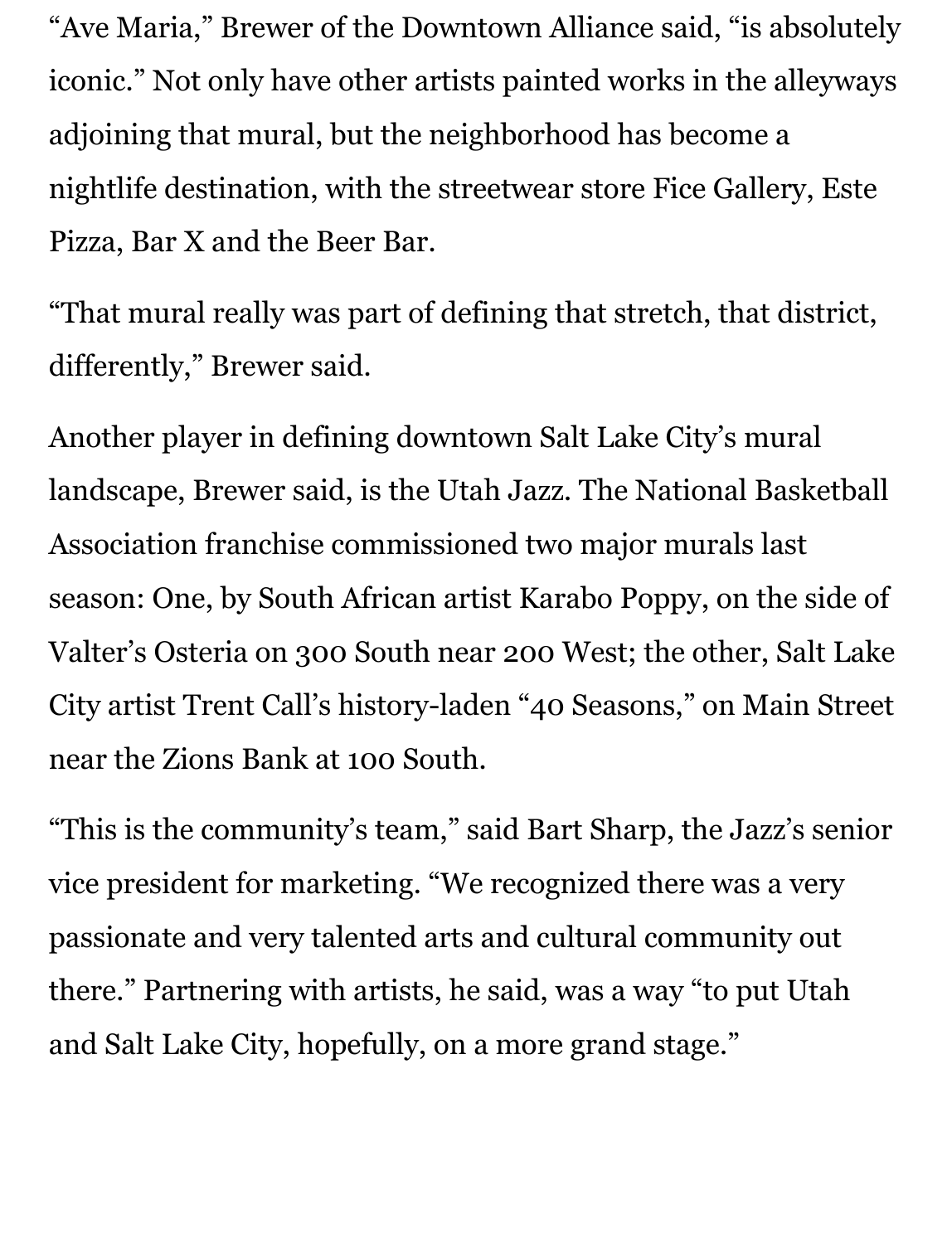The Jazz invited Poppy to Salt Lake City "to spend some time with some of the players, and talk about what inspired her," Sharp said. "Some of our players shared some of the things, from an artistic standpoint, that inspired them."

The connection with art wasn't limited to the two murals. Call created a temporary mural on wood panels that was on display in Vivint Smart Home Arena during the playoffs. And the Jazz hired The Blocks, the Downtown Alliance's cultural campaign, to get a local artist to produce screen prints on T-shirts for fans outside the arena.

The mural of Jazz forward Donovan Mitchell that went up at The Gateway was the shopping center's idea, Sharp said, though Mitchell did attend the unveiling ceremony in March.

## **Adding character**

Mural art isn't limited to downtown Salt Lake City. The trend has spread out to the Granary District, the 900 South corridor, and the Sugar House neighborhood. Perhaps the area where murals have made the biggest impact is South Salt Lake.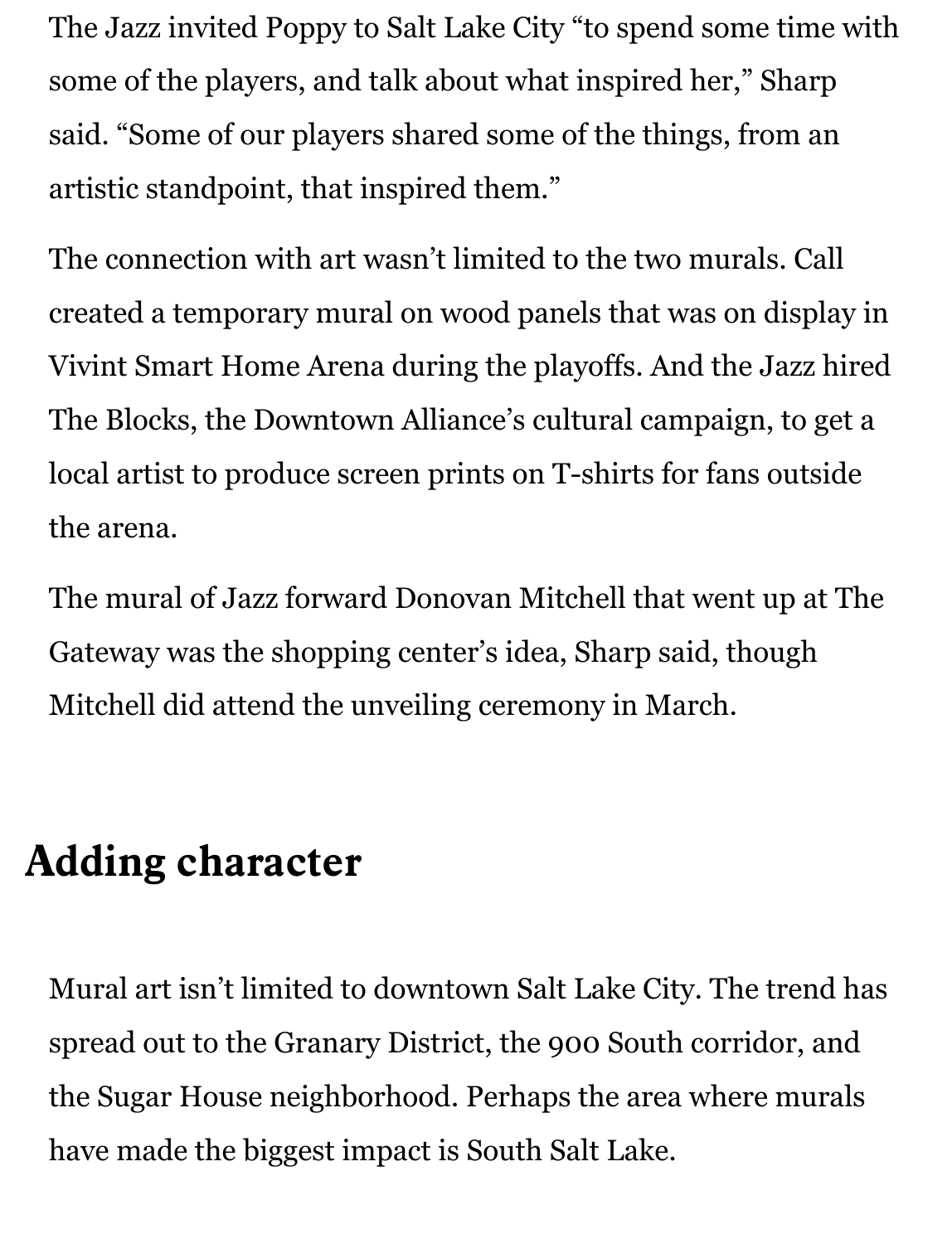#### *1 of 9*

"I had a huge passion for using public art, and especially murals, as a way to engage communities and revitalize neighborhoods," said Lesly Allen, executive director of the South Salt Lake Arts Council.

Allen said she talked about public art ideas with Derek Dyer, executi[ve director of the Ut](http://utaharts.org/urban-arts-fest/)ah Arts Alliance, which runs the annual Urban Arts Festival every September. "The city has no money, especially for public art," Dyer said. "I said, 'I bet we could add a lot of public art to that part of the city, quickly and cheaply, by creating murals.'"

The goal, Allen said, was finding ways "to bring attention, and a sense of identity and character, to downtown South Salt Lake," an area generally spanning from the 2100 South TRAX stop to the water tower ju[st south of I](https://www.sslarts.org/copy-of-home-2)nterstate 80.

Thus was born Mural Fest, an annual event in May in which street artists create 10 murals at various South Salt Lake businesses. In the event's two years, Utah artists such as as Haworth, Call, Chuck Landvatter, Matt Monsoon, Roger Whiting, Evan Jed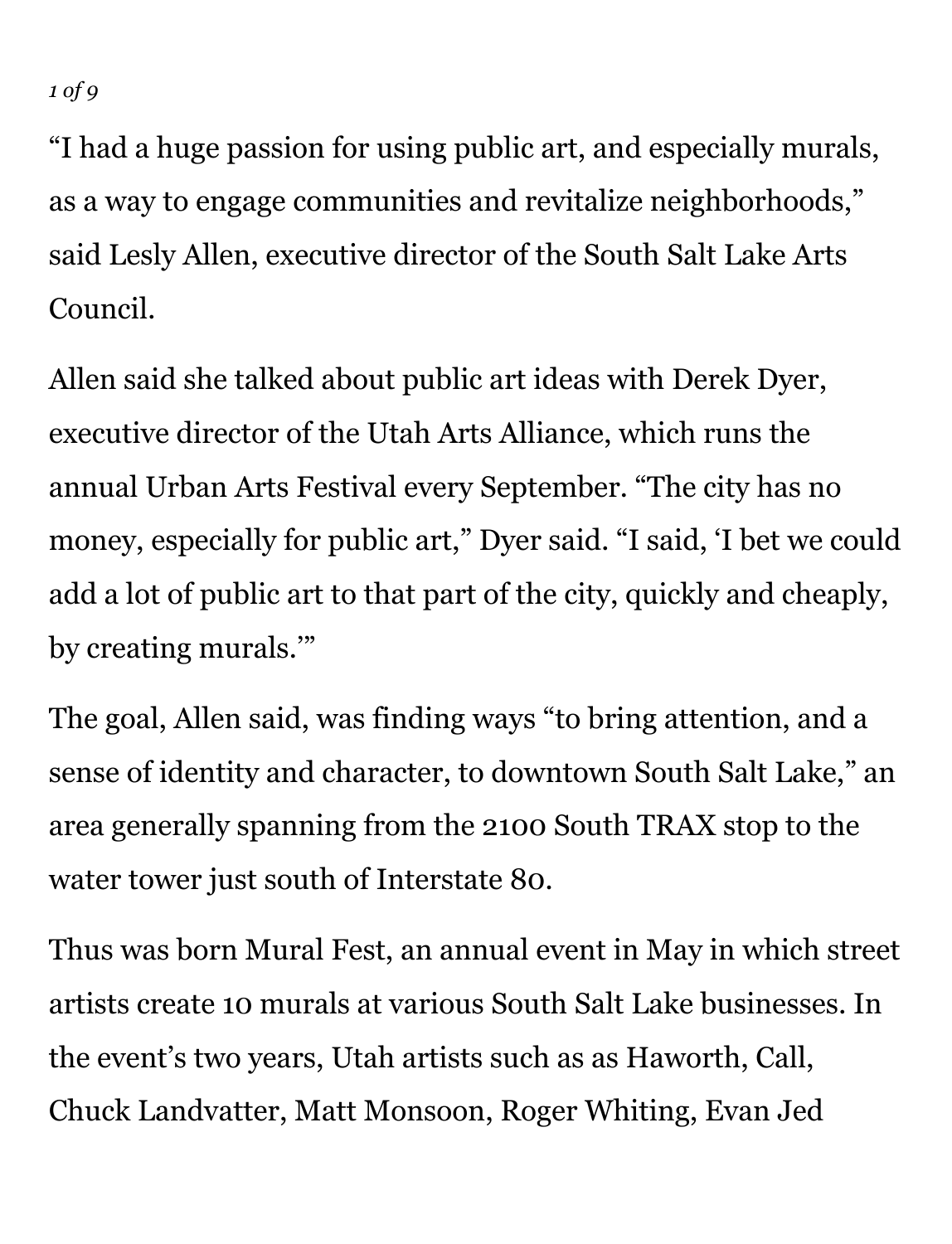Memmott, Veronica Zak, Traci O'Very Covey and Josh Scheuerman have created murals, often at rates well below their usual commission fee.

One nationally known artist, who goes by the name Arcy, came to South Salt Lake to create a mural for the Level Crossing Brewery near the water tower.

"He showed up in the middle of the night, he slept in his truck, he didn't want to talk to anybody. He did that mural in two days, it's all done with spray paint. And then he literally just kind of snuck away in the middle of the night," Allen said. "We paid him \$3,000. He drove all the way from Connecticut, rented a Lyft, paid for his own paint."

Mural art, Allen said, "creates this cool factor for your city. … It appeals to everybody. And the best part about it is it's free."

For artists like Shae Petersen, one appeal of murals is their size. Peterse[n, who's based in Salt La](https://www.srilart.com/)ke City but works around the country under the tag SRILART, created two of the most massive murals in the Salt Lake area. Both feature Greek gods: "Atlas," a five-story-tall mural at the Hardware Apartments near West High School; and "Zeus," a 100-foot-wide work on the side of the Stone Unlimited building on 300 West just off 3300 South.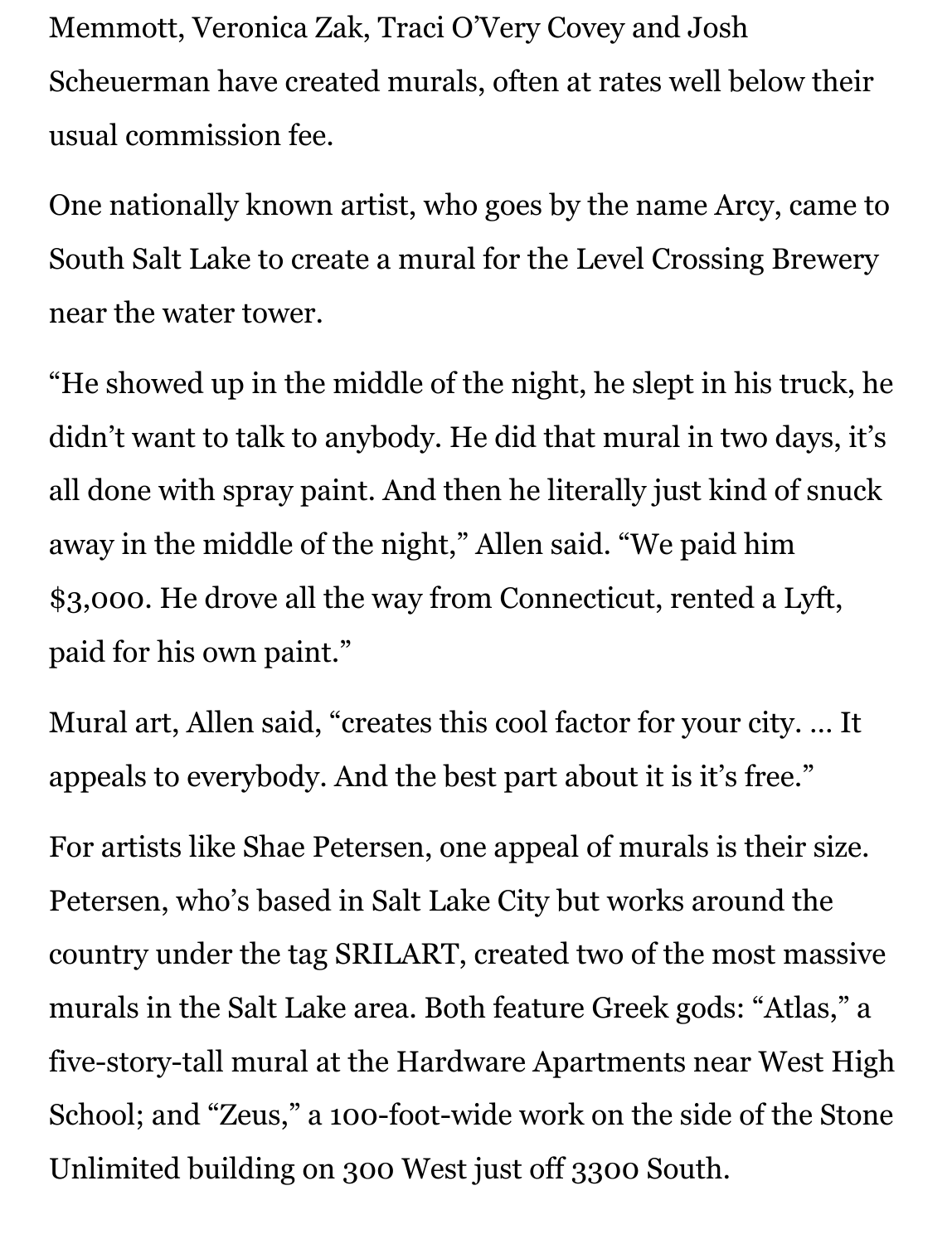"Scale allows you to do a lot more, just with composition," Petersen said. "Some of these walls, which are 100 feet long or 60 feet tall, [allow] you to spread out and adjust the composition to either fit the space or incorporate more detail. Scale gives you more freedom."

Salt Lake City's mural scene has room to improve, Petersen said. "We're still a few years behind other cities," he said. "We're not quite seeing the level in Salt Lake that you do in other cities — in talent, but also scale. A lot of it is still pretty small, pretty constrained."

## **More to come**

More murals are in the offing. Dyer said he's been approached by businesses that want to hire artists. "We thought this might happen, where if we did put up murals, new business owners and property owners would feel like they're the odd duck out if they don't have a mural on their building," he said.

Sharp said the Jazz are looking at what the team will do this season, and may go outside Salt Lake City. "[The Jazz] represent an entire state, not just a city," Sharp said.